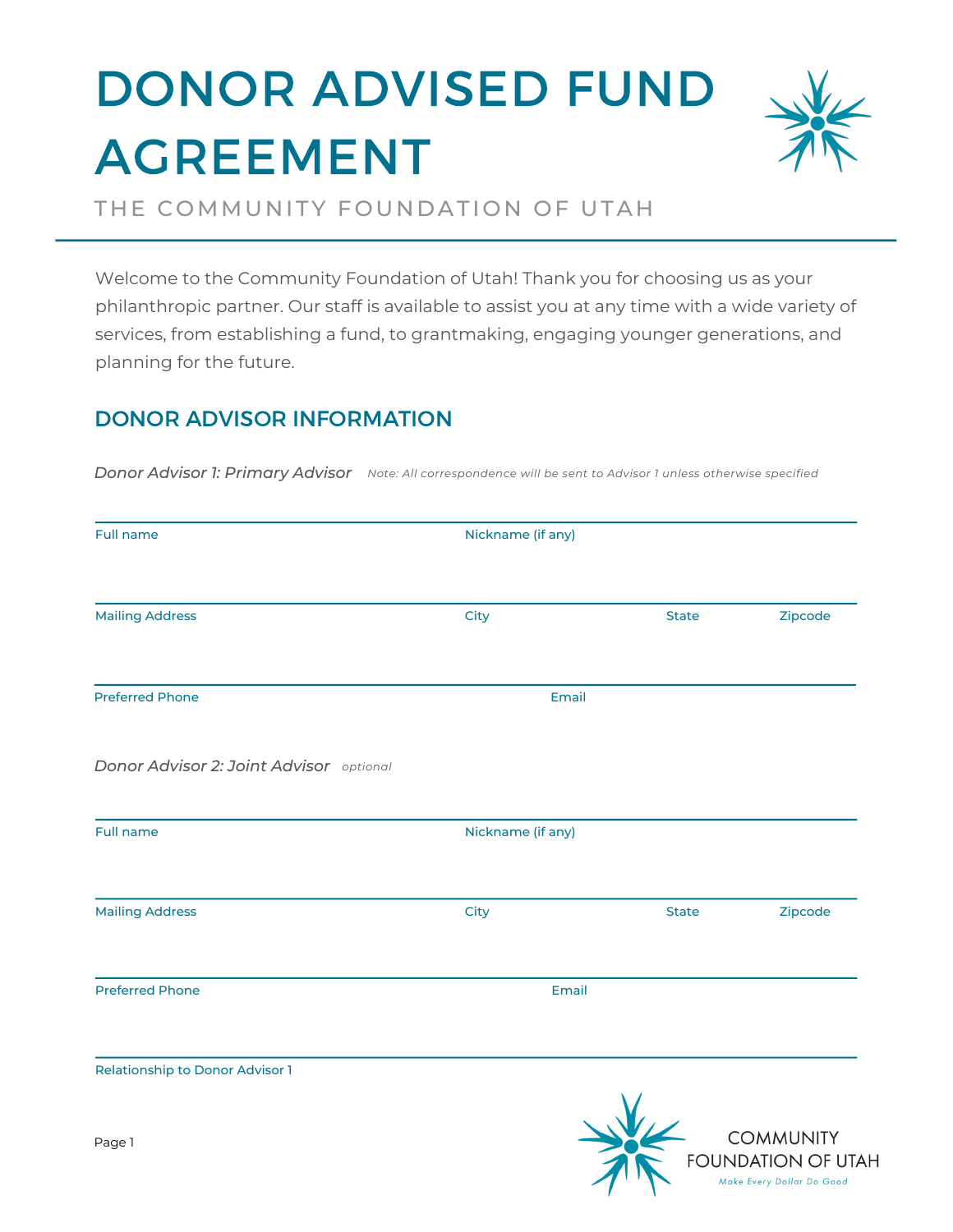## SUCCESSION PLAN

You may request that portions of the fund be administered in any or all of the following ways upon the death or incapacity of the fund's last surviving Donor Advisor. Please ensure the total equals 100%.

Transfer the fund's assets to the Community Foundation Utah's Endowment to help meet Utah's greatest needs

% of Fund Value

Transfer advisory privileges of this fund to successor advisor(s) as listed later in this agreement % of Fund Value

### *Successor Advisors*

Donors may designate individuals as successor advisor(s), who have privileges to make recommendations appropriate for the fund. A donor advisor may change this designation at any time.

Successor Advisor 1: Primary Advisor Note: All correspondence will be sent to Advisor 1 unless otherwise specified

| <b>Full name</b>                            | Title (Mr, Ms, Mrs, Dr) |              |               |  |
|---------------------------------------------|-------------------------|--------------|---------------|--|
| <b>Mailing Address</b>                      | City                    | <b>State</b> | Zipcode       |  |
| Home / Business / Mobile Phone (circle one) | Email                   |              |               |  |
| <b>Relationship to Donor Advisor</b>        |                         |              |               |  |
| <b>Successor Advisor 2</b> optional         |                         |              |               |  |
| <b>Full name</b>                            | Title (Mr, Ms, Mrs, Dr) |              | Date of Birth |  |
| <b>Mailing Address</b>                      | City<br><b>State</b>    |              | Zipcode       |  |
| Home / Business / Mobile Phone (circle one) | Email                   |              |               |  |
|                                             |                         |              |               |  |

#### Relationship to Donor Advisor

I/we as the donor(s), request that the successor advisor(s) named assume this responsibility:

on the following date:



on the death or incapacity of the current advisors

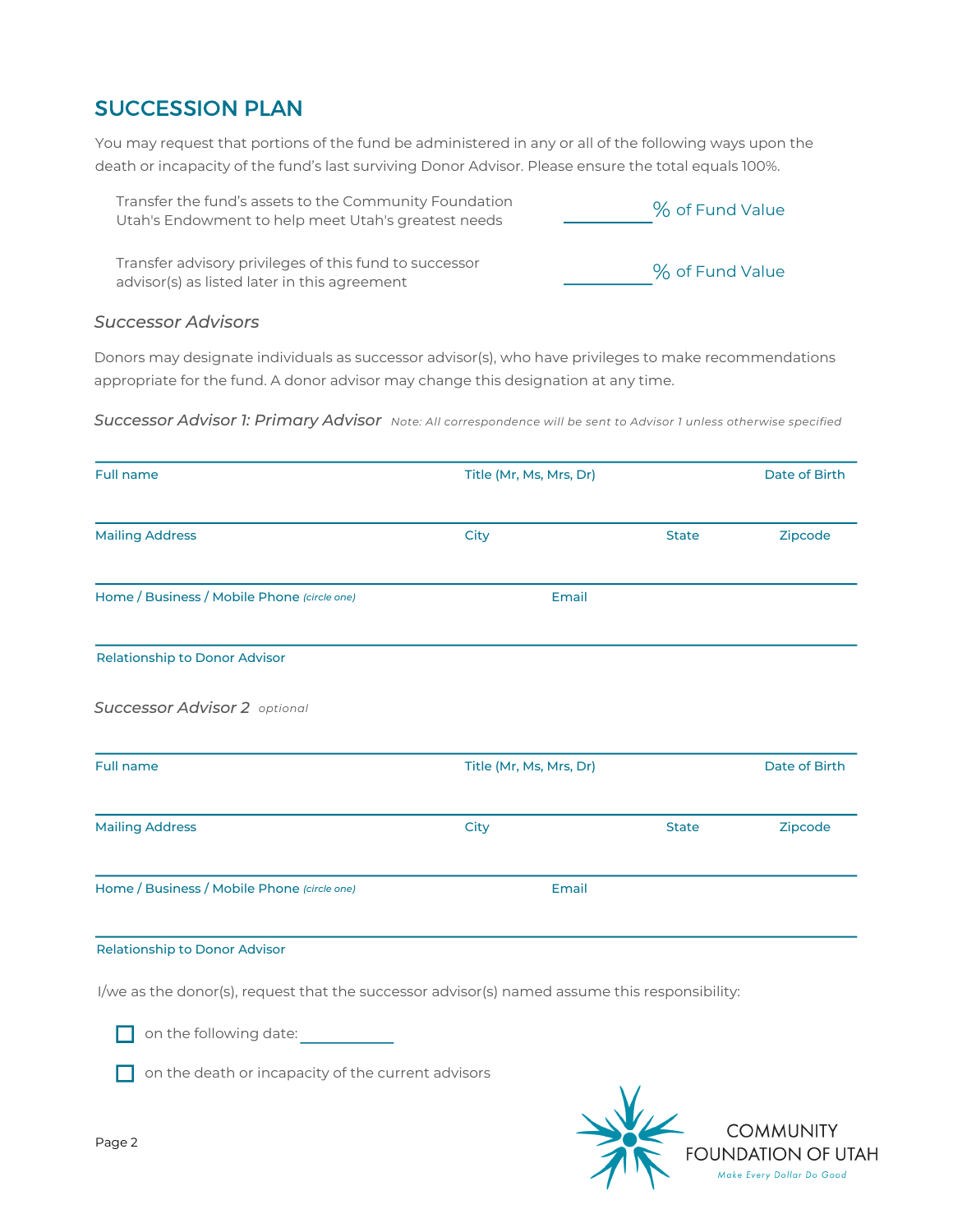# FUND INFORMATION

Please choose a name for the fund. Grants made to charities are accompanied by a letter, which includes the name of the fund (e.g. The John and Jane Doe Family Fund) and the name of the Donor Advisor. *You may also recommend that specific grants be sent anonymously.*

| <b>Fund Name</b>                                                                                     |                                                                                                                                                                                                                      |
|------------------------------------------------------------------------------------------------------|----------------------------------------------------------------------------------------------------------------------------------------------------------------------------------------------------------------------|
| $\mathcal{P}$<br><b>Initial Gift Amount</b>                                                          |                                                                                                                                                                                                                      |
| Form of Initial Gift:<br><b>Personal Check</b><br><b>Real Estate</b><br><b>Publicly Traded Stock</b> | <b>Planned Giving</b><br>Many of our donors include the fund in their will or estate<br>plan, ensuring that charitable causes are supported in<br>perpetuity.<br>I have included the fund in my will or estate plan. |
| Life Insurance<br>Private Stock                                                                      | I would like more information on how to include<br>the fund in my will or estate plan.                                                                                                                               |
| <b>FUND STRUCTURE AND INVESTMENTS</b>                                                                |                                                                                                                                                                                                                      |

Do greater good and grow the fund tax-free.

### *Legacy Fund*

*Mason Growth Portfolio*

### *Non-Legacy Fund*

*Moderate Growth Portfolio*

*Conservative Growth Portfolio*

#### *Other*

*I'd like my portfolio to be invested through my personal advisor*

*My financial advisor is*

*I'd like to spend down the donor-advised fund within the next year*

*(For either of these options please contact the Philanthropic Services Team to arrange this service.)*

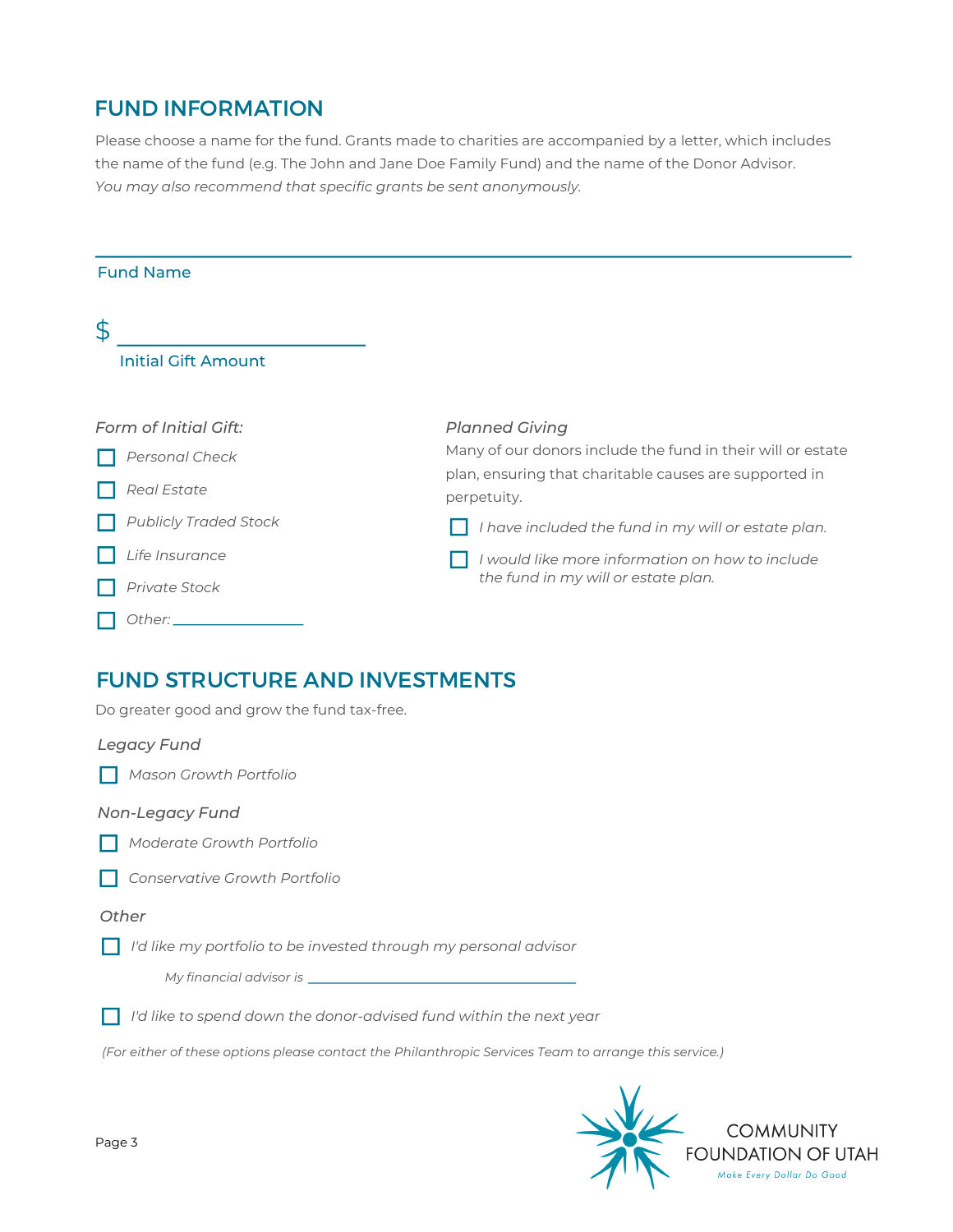# PHILANTHROPIC SERVICES

The Community Foundation of Utah can provide philanthropic support and services, customized to the needs and interests of you and your family. Please indicate areas of interest now or in the future:

| Next generation philanthropy and engagement                       |                        | Information on grant-making best practices                                                              |
|-------------------------------------------------------------------|------------------------|---------------------------------------------------------------------------------------------------------|
| Information on community needs and issue areas                    |                        | Grantmaking 101 facilitation                                                                            |
| Information on impact investing and<br>innovative in philanthropy |                        | Curated site visits of nonprofit organizations                                                          |
| <b>Giving Priorities</b>                                          |                        |                                                                                                         |
|                                                                   |                        | To help us serve you better, please indicate your philanthropic interest (please check all that apply). |
| Arts and Culture                                                  | Health                 | Social Justice                                                                                          |
| Animals                                                           | Historical             | <b>Social Services</b>                                                                                  |
| Education                                                         | Homelessness           | Women Empowerment                                                                                       |
| Entrepreneurship                                                  | <b>Local Community</b> | Religious                                                                                               |

*Other:*

*Check here if you would like to learn about funding opportunities in your areas of interest.*

### *Reports and Communication*

*Environment Native Americans*

The Community Foundation of Utah's online donor portal provides easy access to fund activity at any time. In addition, the Community Foundation of Utah will provide quarterly fund statements and periodic communication on local philanthropy trends and opportunities. Please select your preferred method(s) of communication:

| Mail  |
|-------|
| Email |

### *Your Philanthropic Goals*

In a sentence or two, please tell us what impact you hope to achieve through establishing this fund.

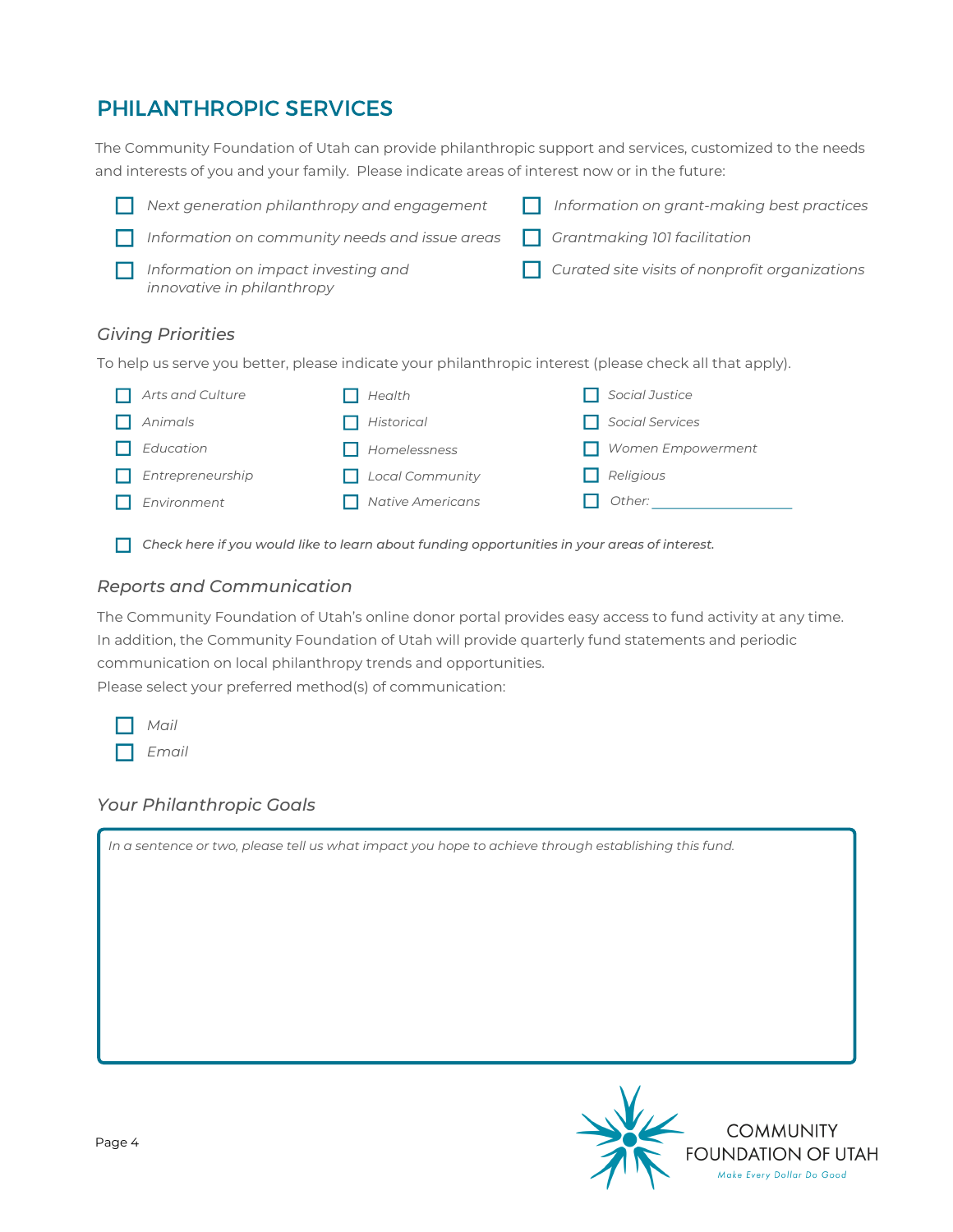# **SIGNATURES**

IN WITNESS WHEREOF, the Community Foundation of Utah and Donor Advisor(s) hereby execute this Donor-Advised Fund Agreement, effective as of the latest signature date.

Alexandra Eaton Chief Executive Officer Date:

(Donor Advisor 1) Name: Date:

(Donor Advisor 2) Name: Date:

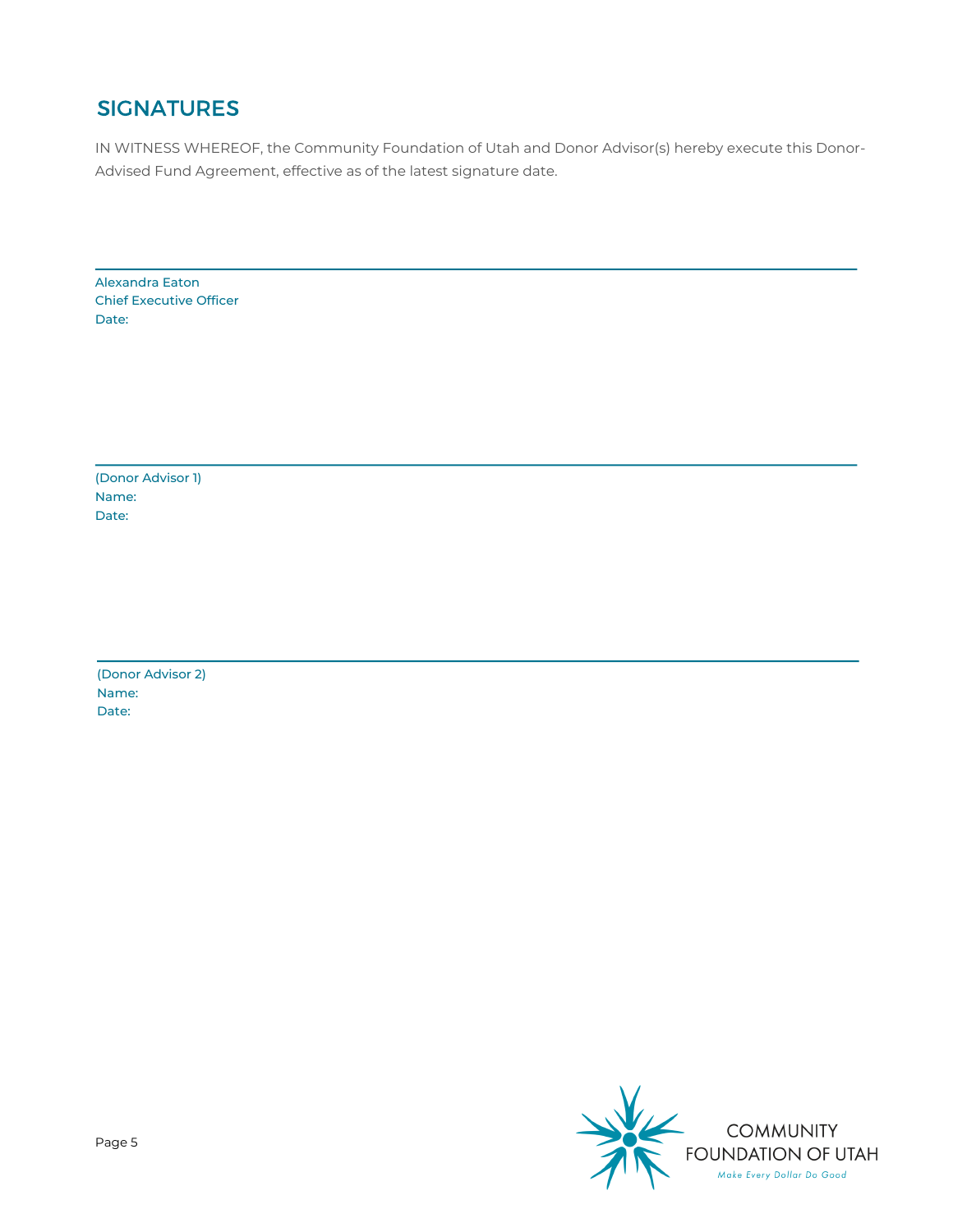# Addendum A:

# Procedures for the fund and operating Donor Advised Funds

### OWNERSHIP AND CONTROL OF THE FUND

The undersigned understand that although the Community Foundation of Utah ("CFU") seeks to honor donor intent to the extent allowed by law and its own charitable purposes, this donoradvised fund ("Fund") shall be the exclusive property of CFU, held by CFU in its corporate capacity, and shall not be deemed a trust fund held by it in a trustee capacity. As such, CFU shall have the ultimate authority and exclusive legal control of all assets in the fund, including any income derived from it, and complete discretion to make grants out of the Fund to carry out its charitable purposes. CFU reserves the right to take any actions at any time which, in its sole discretion, it deems reasonably necessary or desirable for the proper administration of the Fund.

The undersigned further understand that the Fund shall be a component part of CFU and that nothing in this Agreement shall affect CFU's status as a public charity under § 509(a)(1), (2), or (3) of the Internal Revenue Code. This Agreement shall be interpreted in a manner consistent with this intention and so as to conform to the requirements of the Internal Revenue Code and any regulations issued pursuant thereto applicable to the intended status of CFU and of the Fund as a component part of CFU.

Moreover, the undersigned understand that the Fund will be subject to the provisions of CFU's governing documents, including the variance power reserved by CFU's Board of Directors to modify any condition or restriction on the distribution of funds if, in CFU's sole judgment (without the approval of Donor Advisor(s)) such restriction or condition becomes, in effect, unnecessary, incapable of fulfillment, or inconsistent with the purposes and functions of CFU.

### CFU'S POLICIES

By signing this Agreement, Donor Advisor(s) acknowledges he/she has received and reviewed CFU's Policies and agrees to abide by their terms and conditions. These policies are hereby incorporated by reference into this Agreement. The undersigned understand that CFU may, at its sole discretion, at any time and for any reason, amend or revoke, in whole or in part, CFU's Policies. CFU agrees to notify Donor Advisor(s) of any such amendment.

### INVESTMENT RISK

The undersigned acknowledge that the act of investing is speculative in nature and involves substantial risk of loss. Past performance is not necessarily indicative of future results. There is no guarantee that strategies, tactics, methods, systems, indicators, or signals will result in profits or that they will not result in losses. CFU provides no representation or warranty that any fund will, or is likely to, achieve profits. CFU does not guarantee the number or amount of charitable grants for any fund. Any gain or loss resulting from the investment of Fund assets will be credited or charged to the Fund. The total investment return of each investment vehicle is also net of its operating expenses.

### PROHIBITION ON EXCESS BENEFIT

Donor Advisor(s) understand(s) that gifts to the Fund or distributions out of the Fund may not result in an excess benefit to Donor Advisor(s), Fund Representatives, their family members, businesses in which they have substantial interests (35% or more), or any other Disqualified Person, as defined by the Internal Revenue Service. Donor Advisor(s) and Fund Representatives agree not to advise any distribution that would result in such benefits. Donor Advisor(s) further agree to provide full and candid disclosure of any relationship, interest or fact that could inform CFU as to any potential violation of this restriction. Donor Advisor(s)' failure to comply with this provision can subject Donor Advisor(s), fund advisors, and CFU to tax penalties. If CFU determines that Donor Advisor(s) has repeatedly, flagrantly,